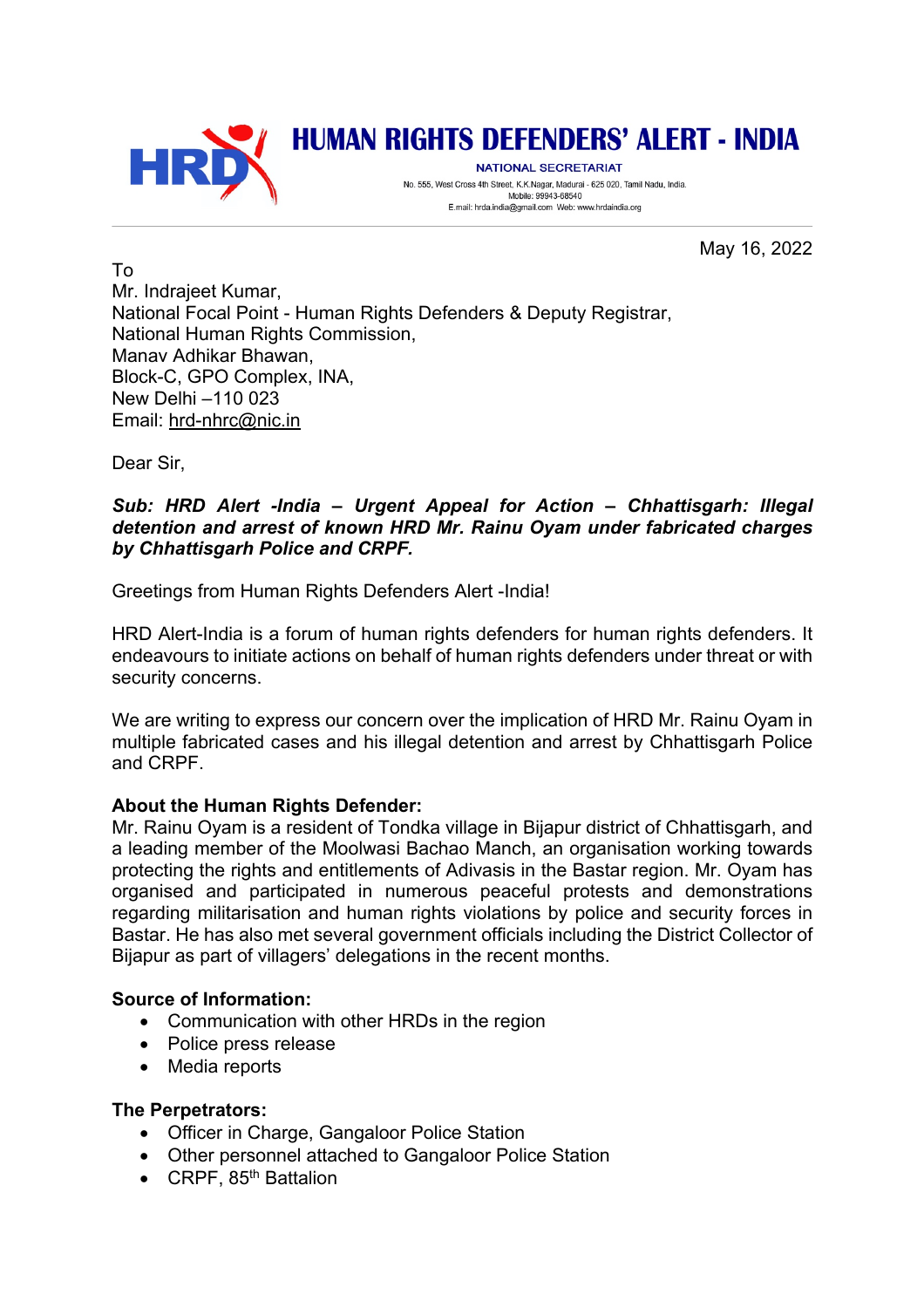**Date of Incident:**

April 25, 2022

## **Place of Incident:**

Bijapur district, Chhattisgarh

### **Background of the Incident:**

As a member of the *Moolwasi Bachao Manch,* Mr. Rainu Oyam was closely involved in organising ongoing peaceful protests against the establishment of CRPF camps in Silger (for nearly a year) and Pusnar (for nearly six months) in Bijapur district. Similar protests are on in at least nine other places in Bastar. Villagers allege these camps are being set up/ planned in violation of forest rights and land acquisition laws and without the consent of locals.

Mr. Oyam has met the Bijapur District Collector and other government officials as part of villagers' delegations during the past six months regarding these concerns and human rights violations by police and security forces.

#### **Details of the Incident:**

On April 24, 2022, Mr. Rainu Oyam and some other villagers took their paddy produce in a tractor from Tondka to Bijapur, to have it processed in a rice mill. They left for their village with the processed rice a day later, at around 10 PM.

On April 25, 2022, shortly after midnight, when the tractor carrying Mr. Oyam and other villagers was one kilometre short of the Cherpal CRPF camp (85<sup>th</sup> Battalion), it was stopped by police personnel. Police asked who among them was Mr. Rainu Oyam and forcibly took him into detention without providing any reason or information regarding cases against him. They abused, pushed and shoved fellow villagers who objected to his detention and threatened to assault them. They took the HRD to the Gangaloor Police Station where he was detained overnight.

During the day on April 25, Bijapur Police issued a press release alleging that the HRD was a wanted Maoist and was arrested from the forests near Cherpal earlier that morning during a search operation. Police claimed Mr. Oyam was the President of the Krantikari Adivasi Bal Sangathan, an alleged front organisation of the banned CPI (Maoist) party. They claimed that the Superintendent of Police, Bijapur had declared a bounty of Rs. 10,000 for Mr. Oyam's arrest, and a total of 11 cases were registered against him at the Gangaloor Police Station. The cases pertained to various incidents of firing on security forces, planting of mines and explosives, arson and murder between June 2020 and January 2022. Arrest warrants had been issued in Mr. Oyam's name in eight cases and three cases were sub judice, claimed the police.

The HRD was produced in court on April 25 and remanded in judicial custody in Bijapur jail. His illegal arrest and implication in multiple fabricated cases involving grave charges including under the Arms Act was condemned by various civil society groups, journalists and activists. His family and fellow activists in the village also issued a press note offering a point-by-point rebuttal to police's claims regarding his involvement in the incidents of violence, providing details of where he was and what he was doing during each of the alleged incidents. They also rejected the claim that he was an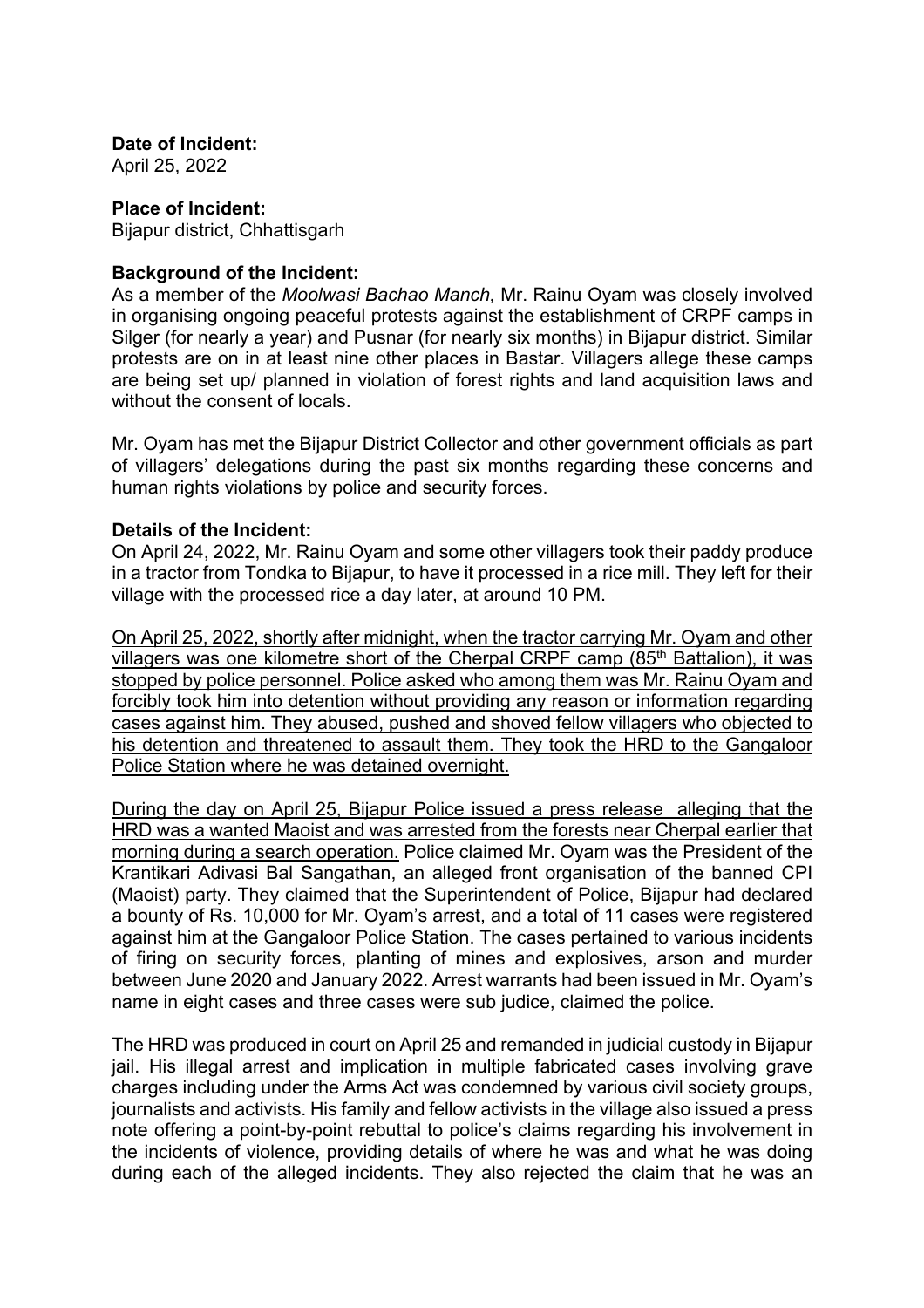underground Maoist, stating he was married with three daughters, and earned his livelihood as a farmer. They also mentioned that passed his class 10 exam in 2017 and his class 11 exam under the national open school in 2020.

We believe that the police illegally detained and arrested the HRD in violation of the DK Basu guidelines of arrest, forcibly taking him into detention without providing any information, detention memo or arrest memo. He is implicated in multiple false cases as reprisal for his involvement in ongoing peaceful protests seeking the protection of Adivasis' constitutional and human rights.

Fellow HRDs involved in ongoing protests against security camps in Pusnar, Silger and other places in Bastar fear similar action may be initiated against them to quell the protests and facilitate resource-grab by the state and corporates.

This is an abuse of the fundamental right to life and personal liberty granted by Article 21 of the Indian Constitution as well as a violation of human rights as guaranteed by national and international laws.

The right to assemble peacefully is enshrined under Article 19(b) of the Indian Constitution. The Human Rights Council resolution 15/21 adopted in October 2010 reaffirms that everyone has the right to freedom of peaceful assembly free of restrictions that is subject only to the limitations permitted by international law, in particular international human rights law.

A peaceful assembly is also protected under the Article 21 of the International Covenant on Civil and Political Rights (ICCPR). According to the Special Rapporteur on the rights to freedom of peaceful assembly and of association, Mr. Clément Nyaletsossi Voule, *"states and their law enforcement agencies and officials are obligated under international law to respect and protect, without discrimination, the rights of all those who participate in assemblies, as well as monitors and bystanders."*

Further, Article 12 of the Declaration on human rights defenders adopted by consensus by the General Assembly in 1998 state: *"(2) The State shall take all necessary measures to ensure the protection by the competent authorities of everyone, individually and in association with others, against any violence, threats, retaliation, de facto or de jure adverse discrimination, pressure, or any other arbitrary action as a consequence of his or her legitimate exercise of the rights referred to in the present Declaration. (3) In this connection, everyone is entitled, individually and in association with others, to be protected effectively under national law in reacting against or opposing, through peaceful means, activities, and acts, including those by omission, attributable to States that result in violations of human rights and fundamental freedoms, as well as acts of violence perpetrated by groups or individuals that affect the enjoyment of human rights and fundamental freedoms."* 

### **Appeal:**

We thus request the Hon'ble Commission to urgently:

• Direct the Director General of Police, Chhattisgarh, to initiate an independent inquiry into the illegal detention, arrest and multiple fabricated cases against